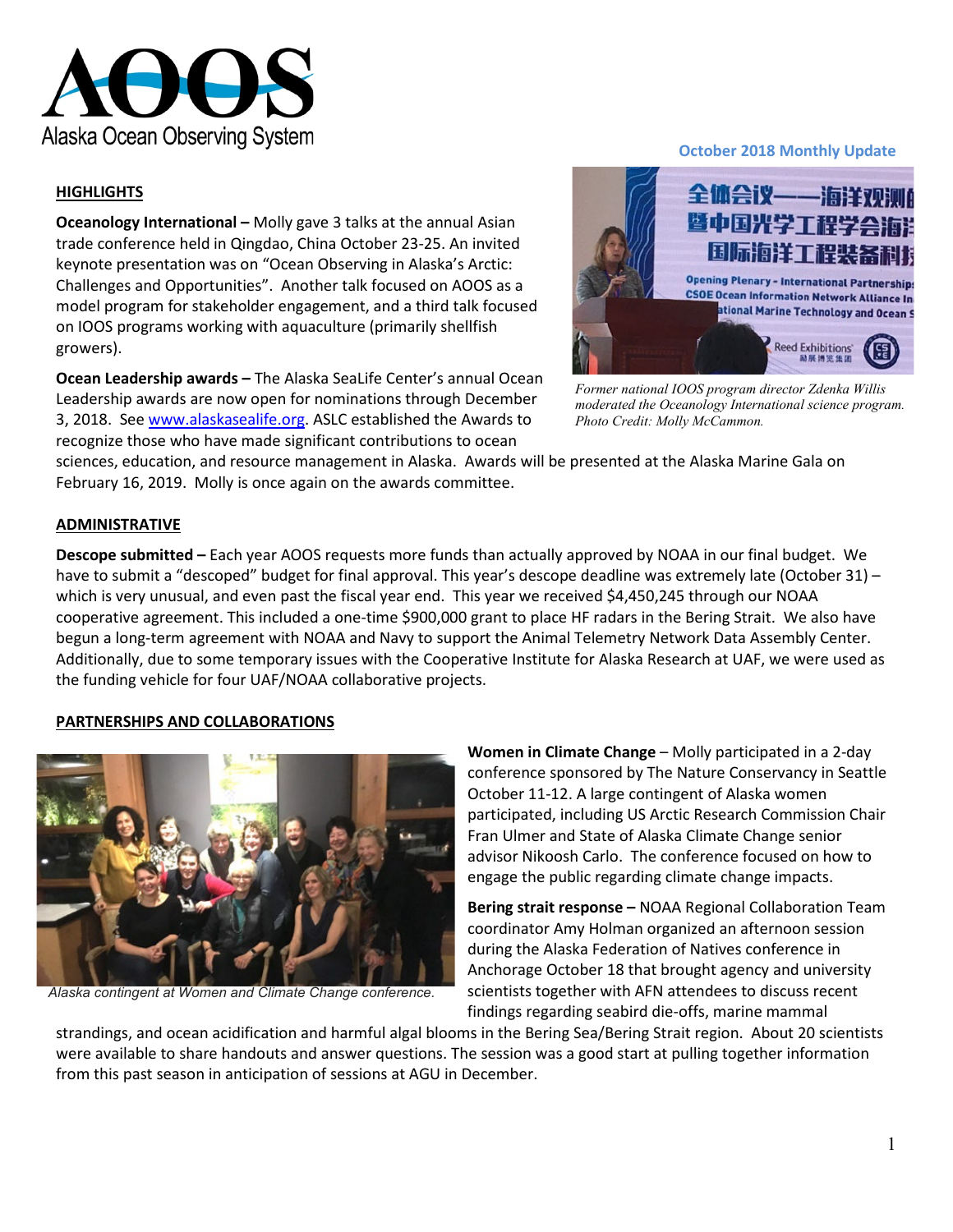**ACCAP Steering committee** – Darcy Dugan participated in an in-person meeting of the Alaska Center for Climate Assessment and Policy's advisory group on October 24 to hear the latest activities, discuss a potential climate change economics workshop, and brainstorm projects for new ACCAP staff Rick Thoman (formerly of the NWS). Rick will likely begin producing monthly ocean updates to be distributed by AOOS!

**Marine Policy Forum** – Darcy hosted the November edition of the Alaska Marine Policy Forum which focused on Ballot Measure 1. The audience received informational briefings from both sides (Stephanie Quinn-Davidson from Stand for Salmon and Bob Loeffler from Stand for Alaska) and asked questions.

# **PROJECT HIGHLIGHTS**

**Nome Wave Buoy Pulled for Winter –** The Nome CDIP wave and surface current buoy, which was deployed for its first open water season off the Port of Nome in early July, was removed for the winter on Oct 18 by Harbormaster Lucas Stotts and staff from the Port of Nome. AOOS would like to thank Joy Baker, Lucas Stotts and staff with the Port of Nome along with Andrew Gray, Julie Thomas and James Behrens with the CDIP program and the crew from the NOAA ship Fairweather for all their help making this deployment a success in 2018.

**ADAC AIS PAC Project:** Carol presented a project update during the ADAC quarterly review for the joint AOOS, AXIOM and Marine Exchange of Alaska AIS PAC project (AIS for Prioritizing Arctic Charting) at the UAA-ADAC office in

Anchorage on Oct 4. She presented highlights from the review at the Oct 11 ADAC Customer's and Partner's Roundtable. Two workshops will be held to demonstrate data products using AIS: one in Anchorage on Nov 9 and the other in Juneau Nov 15. If interested in attending a demonstration, contact Carol [\(janzen@aoos.org\)](mailto:janzen@aoos.org). Carol and Ed Page from the Marine Exchange are planning to present at the ADAC Annual Meeting in Washington DC at the Department of Homeland Security Headquarters Dec 5-6.

**EVOSTC Data Management Project:** Carol (project lead) attended the Exxon Valdez Oil Spill Trustee Council (EVOSTC) Meeting in Anchorage Oct 17, providing a short data management update for the Herring Research Monitoring and the Gulf Watch Alaska programs, both of which received an additional year of funding by the EVOSTC.

**National Academy of Sciences (NAS) AIS project**: Molly presented results from the project at both the Arctic Waterways Safety Committee on October 18 and the Alaska Eskimo Whaling Commission on October 17, on integrated data products describing vessel traffic patterns, estimated oil spill impacts, and subsistence use data from the communities of Barrow (Utqiagvik), Nuiqsut, and Kaktovik along the Beaufort Sea coast. Data are now available for use with the advanced visualization tools provided by the AOOS data portal for planners and subsistence community members. Molly and Will Koeppen from Axiom Data Science demonstrated how to use the planning tool using these data to the Alaska Regional Response Team on October 29. There is a lot of interest in the planning tool and online datasets generated by the project. If you would like a briefing/demo, contact Molly.

## **OUTREACH**

**AIS PAC (AIS for Prioritizing Arctic Charting) Project Website and Data Portal Launch:** AOOS, the Marine Exchange of Alaska (MXAK) and Axiom Data Science (Axiom) created ship tracking and information data products to support the NOAA Office of Coast Survey (NOAA OCS) on prioritizing where modern bathymetric surveys are needed in the U.S. Arctic. These data products will also inform decision-making about vessel traffic and safety in a rapidly changing Arctic environment. A project webpage and data portal have been launched and are available for comment through Dec 2018. For more information please visit the website [\(https://www.aoos.org/ais-4-bathy/\)](https://www.aoos.org/ais-4-bathy/) or contact Carol. The project data portal can be viewed at the following Link: [https://portal.aoos.org/?portal\\_id=112](https://portal.aoos.org/?portal_id=112).

## **DATA MANAGEMENT**

**Central Beaufort Sea Wave and Hydrodynamic Modeling Study (BOEM):** Axiom has ingested and converted 15 priority historical data sets for use in a spatial data synthesis. Data will be used for input and validation during modeling efforts

*Towing the Nome CDIP Buoy back to the Port of Nome.*